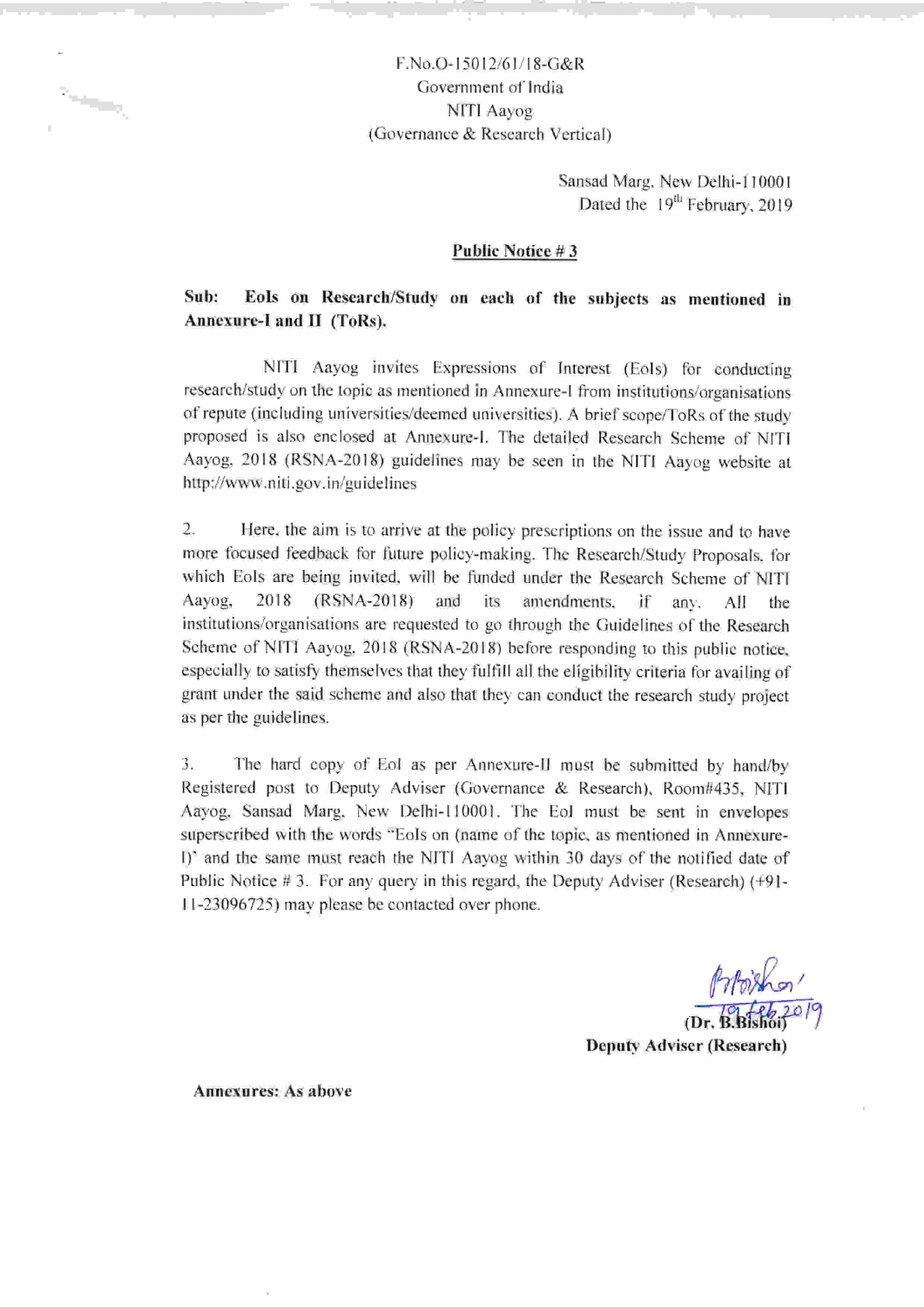| S.No.<br>Thrust areas/topics. |                                                                                         |  |  |  |
|-------------------------------|-----------------------------------------------------------------------------------------|--|--|--|
|                               | A Research Study on Mass Production of Manure/Fertilizer<br>from Agricultural Bio-Mass" |  |  |  |

## Terms of Reference (ToR)

#### I. Background :

The commitment to attend sustainable development goals is today's global agenda. Agricultural sustainability is not only linked to farming in isolation but it includes the entire farm based operations. To this context, serious attention has been drawn to the policy makers and scientists globally to device suitable technologies for effective utilization of agricultural biomass as an important national resource since creating <sup>a</sup> wreaking havoc. This has become an imperative need in the backdrop of global quest for cleaner environment and greener world.

2. Globally, 140 billion metric tons of biomass is generated every year from agriculture. This volume of biomass can be convefted into source of energy and raw materials. Inadequate management of waste agricultural biomass is contributing towards climate change, water and soil contamination and local air pollution. As raw materials, biomass wastes have attractive potentials for large-scale industries and community-level enterprises. Biomass aggregation includes residual stalks, straw, leaves, roots, husk, nut or seed shells, waste wood, animal husbandry, dairy, fisheries and aquaculture wastes. There is an emerging trend on the utilization of biomass conversion technologies from combustion of rice husk and sugarcane bagasse.

#### II. Aims & Objectives :

To develop a technology to convert crop bio waste (particularly of paddy) into farm compost in less than six months period with economically efficient methods.

To convert bio waste into wealth and offer economically viable alternative to prevent burning of crop residues, stubble etc.

Create possibility of giving an added value to the agricultural activity through the availabiiity of an additional source of income for managing the treatment and selling resultant compost.

Availability of a new material to improve the soil fertility with the application of compost (in substitution of chemical fertilizers).

#### III. Opportunities &,Challenges :

Burning of crop residues/ rice straw is common in north-western parts of India causing nutrieni losses, and serious air quality problems affecting human health and safety. It causes severe pollution of land and water on local as well as regional and global scales. It is estimated that burning of paddy straw results in annual nutrient losses of 3.85 million ton of organic carbon, 59,000 ton of nitrogen, 20,000 ton of phosphorus and 34,000 ton of potassium at the aggregate - which can be effective resource for the farming sector. However, the other estimate indicates the loss of nutrients is in comparatively lower scale and the details of which is detailed below.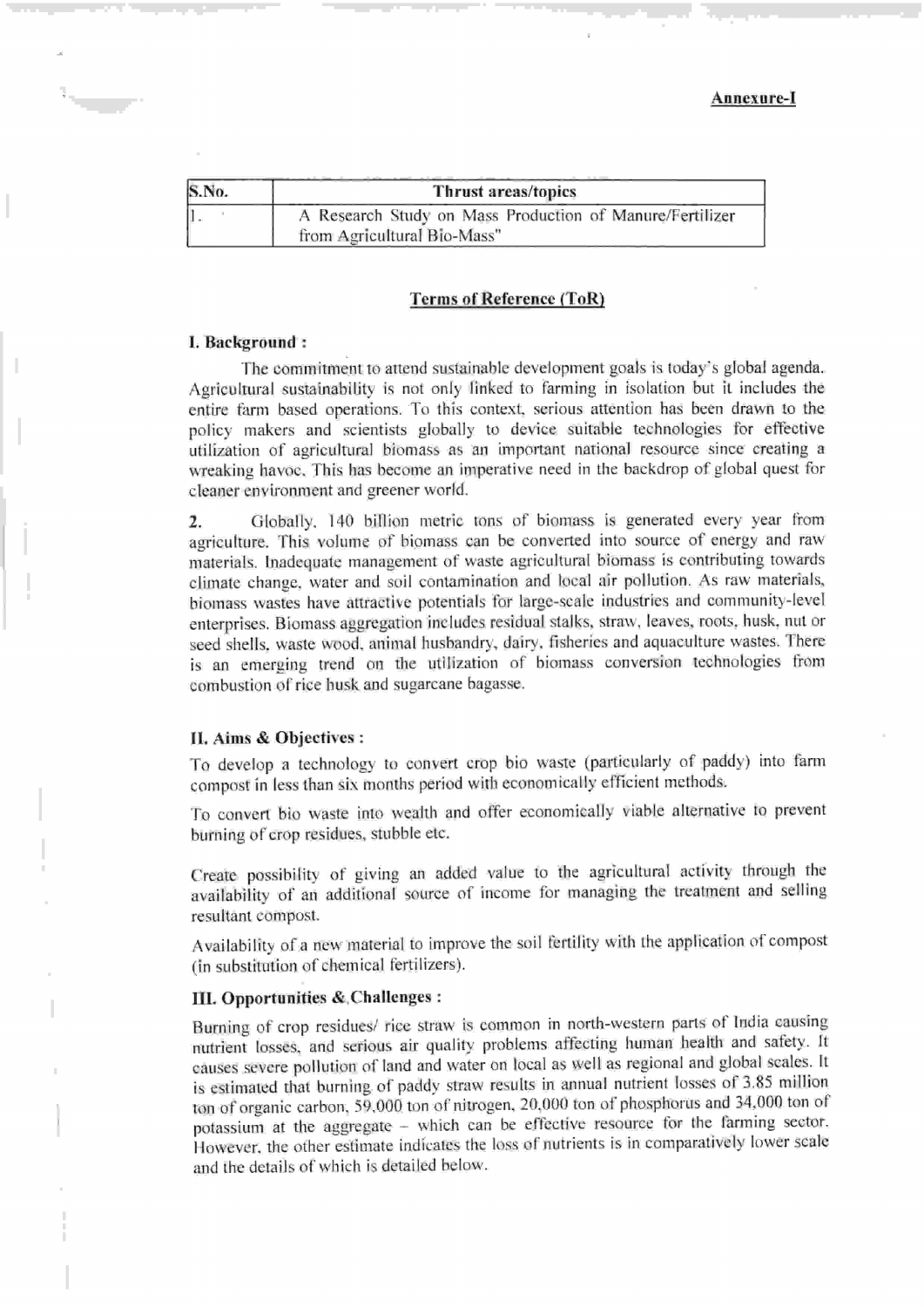| $\vert S \vert$ | Crop residues    | N Loss | P Loss | <b>K</b> Loss | Total |  |
|-----------------|------------------|--------|--------|---------------|-------|--|
|                 | Rice             | 0.236  | 0.009  | 0.200         | 0.45  |  |
| ız.             | Wheat            | J.079  | 0.004  | 0.061         |       |  |
| IJ              | <b>Sugarcane</b> | 0.079  | 0.001  | 0.033         | 0.84  |  |
| Total           |                  | 0.394  | 0.014  | 0.295         | 47    |  |

Loss of nutrients (million ton/year) due to burning of erop residues

The challenge, therefore, is to convert agricultural biomass as a resource for energy and other productive uses and to explore capturing of best technologies available worldwide, especially those existing in developing countries, have the ease of access to information on these technologies. However, given that some technologies have incomplete data fields and there is a need to intensify and deepen research on the growing number of technologies. Data deficiencies may also be a serious challenge in a country like India. where more emphasis has been laid for solid waste management in contrary, rational management of agricultural biomass received comparatively less attention, which is required to be addressed.

According to the estimates of International Crops Research Institute for the Semi-Arid Tropics (ICRISAT), this leads to nutrient loss from the soil which is equivalent to US \$18 million worth of urea.

# IV. Relevance and Need of the Study:

In India, according to the MNRE, over 500 million ton of agricultural residues are produced every year. With increased production of rice and wheat, residue generation has also increased substantially. Cereal crops (rice, wheat, maize, millets) contribute 70% of the total crop residues i.e. 362 million ton comprising 34% by rice and 22% by wheat crops. The rice-wheat system accounts for nearly one-fourth of the total crop residues produced in India.

| SI.              | States/UTs                    | <b>Cereal Crops</b> | <b>Fibre Crops</b> | <b>Oil-seeds Crops</b> |           |
|------------------|-------------------------------|---------------------|--------------------|------------------------|-----------|
| ۱.               | Andhra Pr.                    | 33.07               | 16.07              | 2.50                   | Sugarcane |
| 2.               | Aru Pr.                       | 0.56                | 0.00               | 0.06                   | 5.80      |
| β.               | Assam                         | 8.15                | 2.01               | 0.29                   | 0.01      |
| 4.               | Bihar                         | 19.87               | 3.27               |                        | 0.41      |
| 5,               | <b>Chhattisgarh</b>           | 8.87                | 0.01               | 0.20                   | 1.87      |
| 6.               | Goa                           | 0.24                | 0.00               | 0.11                   | 0.01      |
| Þ.               | Guiarat                       | 8.18                | 28.62              | 0.01                   | 0.02      |
| ß.               | Haryana                       | 24.73               | 7.58               | 5.06                   | 5.85      |
| 9.               | Himachal Pr.                  | 1.95                | 0.00               | 2.15                   | 1.93      |
| 10.              | J&K                           | 2.76                |                    | 0.01                   | 0.02      |
| 11.              | Jharkhand                     | 7.34                | 0.00               | 0.11                   | 0.00      |
| 12.              | Karnataka                     | 11.73               | 3.55               | 0.09                   | 0,13      |
| I3.              | Kerala                        | 1.14                | 0.01               | 0.81                   | 8.80      |
| 14.              | Madhya Pr.                    |                     | 3.51               | 0.00                   | 0.10      |
| 15.              | Maharashtra                   | 16.05<br>8.75       | 19,51              | 2.13                   | 1.12      |
| 16.              | Manipur                       |                     | 0.00               | 0.57                   | 22.87     |
| $\overline{17}$  | Meghalaya                     | 0.78                | 0.13               | 0.00                   | 0.01      |
| 18.              | Mizoram                       | 0.44                | 0.00               | 0.01                   | 0.00      |
| 19.              | Nagaland                      | 0.10                | 0.01               | 0.00                   | 0.01      |
|                  | Odisha                        | 0.89                | 0.56               | 0.06                   | 0.07      |
| $\frac{20}{21}$  | Punjab                        | 13.38               | 9.32               | 0.16                   | 0.24      |
| 22.              | Rajasthan                     | 45.58               | 2.96               | 0.08                   | 1.76      |
| 23.              | Sikkim                        | 22.19               | 0.00               | 9.26                   | 0.15      |
| 24.              | Tamil Nadu                    | 0.14                | 0.78               | 0.01                   | 0.00      |
| 25.              | Tripura                       | 11.69               | 0,02               | 1.56                   | 12.37     |
| 26.              | Uttar Pr.                     | 1.22                | 0.04               | 0.00                   | 0.02      |
| 27.              | Uttarakhand                   | 72.02               | 0.00               | 2.49                   | 41.13     |
| 28.              | West Bengal                   | 2.40                | 24.43              | 0.03                   | 2.11      |
| 29.              | A&N Islands                   | 37.26               | 0.00               | 0.95                   | 0.62      |
| iÖ.              |                               | 0.04                | 0.00               | 0.00                   | 0.00      |
| Ц.               | Dadra & Nagar Haveli<br>Delhi | 0.05                | 0.00               | 0.00                   | 0.00      |
| $\overline{2}$ . | Daman & Diu                   | 0.17                | 0.00               | 0.00                   | 0.00      |
| 3 <sub>1</sub>   | Puducherry                    | 0.01                | 0.00               | 0.00                   | 0.00      |
|                  | Il India (Total)              | 0.10                | 0.00               | 0.00                   | 0.06      |
|                  |                               | 361.85              | 122.39             | 28.71                  | 107.10    |

Crop-wise residue generated (million ton/year) in various States of India :